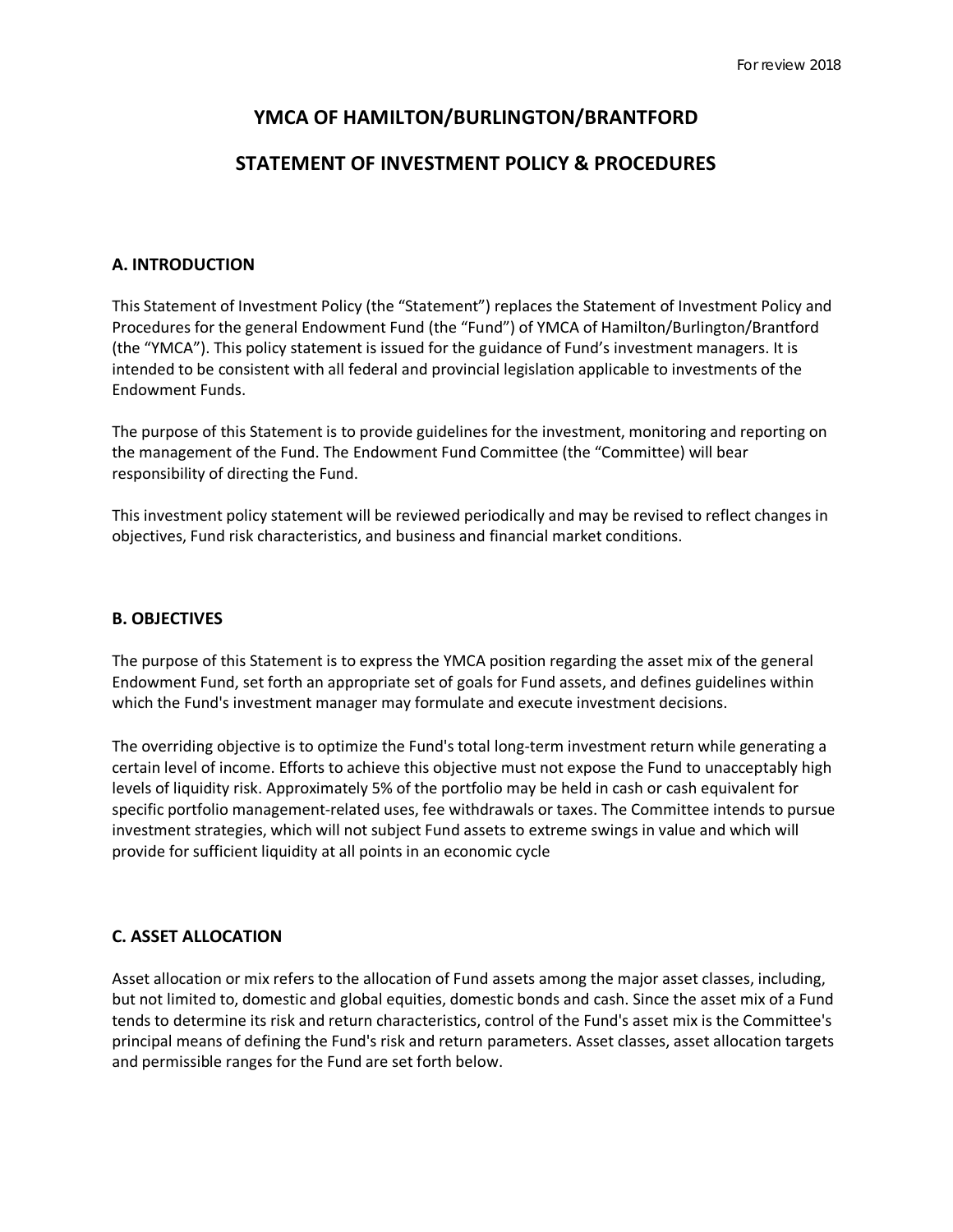| <b>Asset Class</b>            | <b>Target</b> | Range    |
|-------------------------------|---------------|----------|
| Cash and Cash Equivalents     | 5             | $0 - 20$ |
| <b>Fixed Income</b>           |               |          |
| <b>Canadian Bonds</b>         | 25            | 15-55    |
| US/Global Bonds               | 5             | $0 - 25$ |
| <b>Total Fixed Income</b>     | 30            | 30-70    |
| <b>Equity</b>                 |               |          |
| Canadian Equity               | 40            | 20-45    |
| US/Global Equity              | 25            | $0 - 40$ |
| <b>Total Equities</b>         | 65            | 30-70    |
| <b>Alternative investment</b> | 0             | $0-5$    |
| <b>Total</b>                  | 100           |          |

Short-term periods of noncompliance are permitted provided the variance is modest.

# **D. PERFORMANCE GOALS**

The portfolio is to be constructed with a view to optimizing long-term growth all the while generating a certain level of income. The past performance of investments should be evaluated with the right perspective. It should be analyzed relative to the risk undertaken and geared at evaluating the manager's potential to add value on a risk-adjusted basis and track the returns of the benchmark index, net of all fees. Risk exposure is measured by the standard deviation of return which shall be regularly evaluated for YMCA investments.

The goal of the diversified portfolio is to provide the YMCA with an attractive rate of current income (dividends on equity and interest on fixed income investments) with the potential for growing cash flow plus long-term capital appreciation to support the YMCA's programs. In this light, the majority of the equities in the portfolio will include those that have demonstrated the payment of dividends and dividend growth.

The funds are expected to be invested for 5 or 10 years and also expected to exceed the Defined Composite Index (see Table 1) on a four-year moving average basis. A review of the fund will occur after six consecutive quarters of performance below benchmark objectives over a 4-year annualized period.

#### YMCA Benchmark Index (Table 1)

| Canadian Equity      | 40% S&P/TSX High Dividend Total Return Index (old name S&P/TSX |
|----------------------|----------------------------------------------------------------|
|                      | Composite TR Index                                             |
| <b>Global Equity</b> | 25% S&P 500 Index (old name S&P 500 Index/MSCI World Index)    |
| <b>Bonds</b>         | 30% FTSE TMX ST Index                                          |
| Cash                 | 5% FTSE TMX Canada 30 Day T-Bill Index                         |
|                      | 100%                                                           |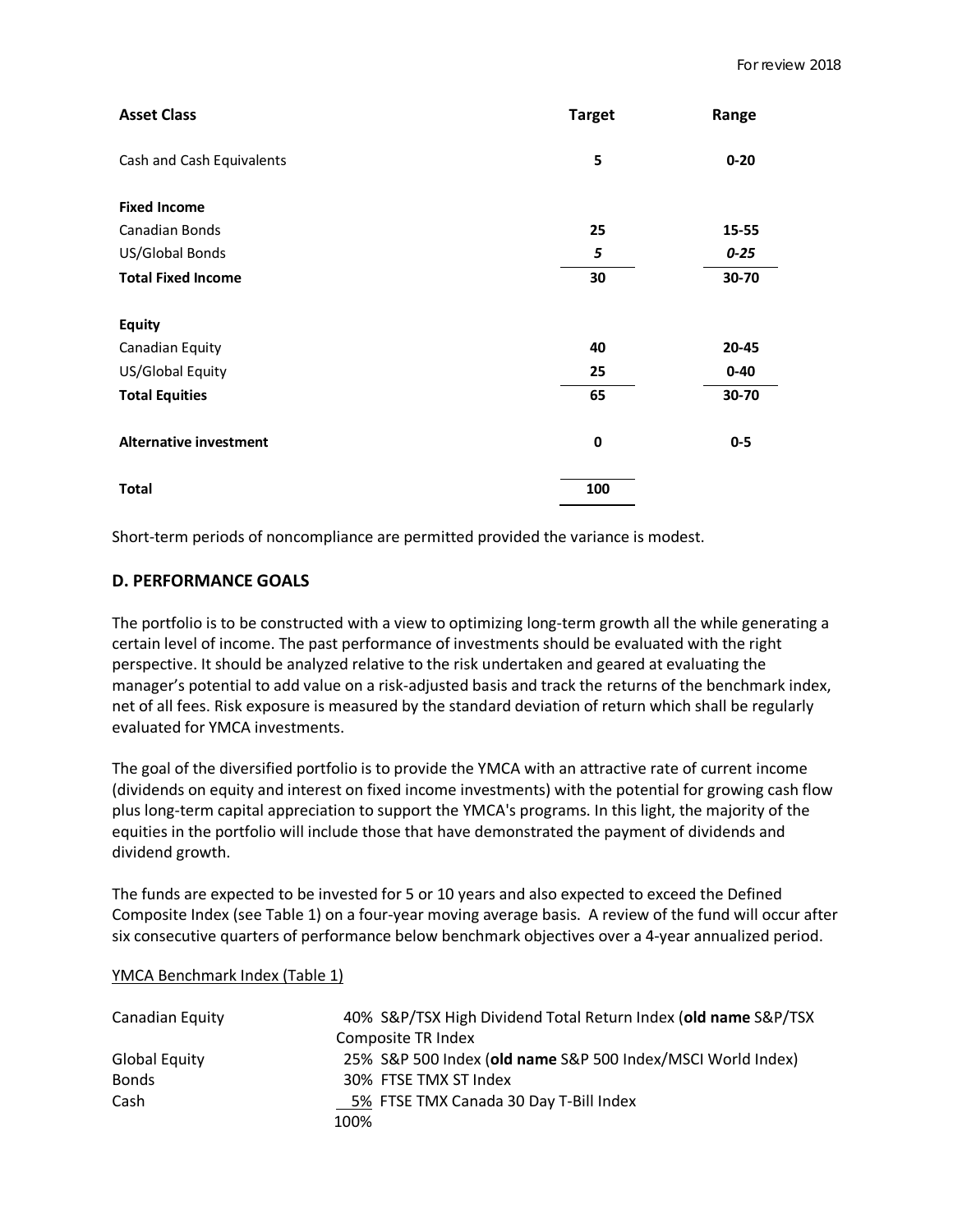# ASSET CLASS GUIDELINES

The investment risk within each asset class shall be reduced through the diversification and quality guidelines as set out below. Security selection shall reflect a balanced approach that is consistent with the fund's objectives. All percentages are based on market values. Investments can be made directly in the securities described, or in pooled or mutual funds which contain such securities.

# Cash and Cash Equivalents:

- Short term investments with a maximum term to maturity as purchase of 364 days may be held in the Portfolio when appropriate:
- Appropriate short term investments are:
	- o Government of Canada and provincial treasury bills
	- o Bankers acceptances
	- o Commercial paper issued by Canadian corporations with a rating of R1.
	- o Comparable foreign securities up to 20% of total Cash
- No more than 10% of the total Cash may be invested in the commercial paper securities of any one corporate issuer.
- No more than 20% of total Cash may be invested in Bankers Acceptances of a single financial issuer.

#### Canadian Bonds:

- Investment in any one security or issuer shall not exceed 10% of total Canadian Bonds with the exception of debt issued or guaranteed by the Government of Canada and/or Provincial governments.
- At least 65% of total Canadian Bonds shall be invested in holdings rated A or better. The balance shall be invested in holdings rated BBB or better.

# International Bonds:

• Except for the United States (75% limit) and Japan (50% limit) no more than 30% of total International Bonds shall be invested in a single country.

#### Canadian Equities:

• Investment in any one security or issuer shall not exceed 10% of total Canadian Equities.

#### US Equities:

• Investment in any one security or issuer shall not exceed 10% of total US Equities.

#### International Equities**:**

- Total investment in countries outside of Europe and Japan shall not exceed 40% of total International Equities.
- Investment in any one security or issuer shall not exceed 10% of total International Equities.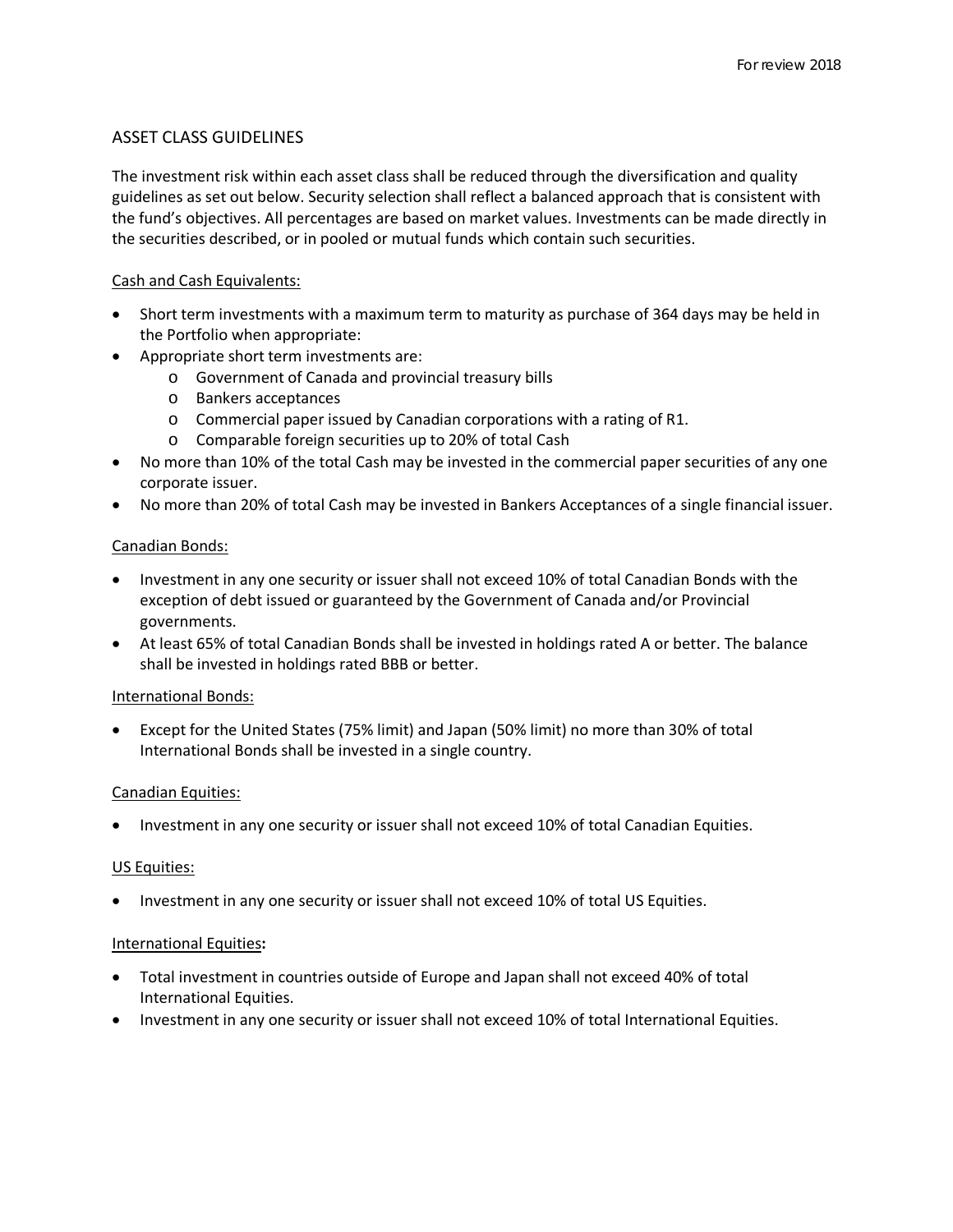# **F. FUND GOVERNANCE**

### **INVESTMENT MANAGEMENT ORGANIZATION**

External investment managers retained to invest assets of the Fund will provide statements to the Committee as required. The investment manager(s) will be required to attest in writing to their adherence to this Statement of Investment Policy.

The external investment managers, in accordance with this Statement of Investment Policies and Procedures, shall invest the Fund in its entirety in a prudently diversified manner. The Committee may modify this statement at any time. Any such change shall be promptly communicated to the external investment managers.

#### **The Fund Manager(s) will:**

- Manage short term asset mix and select securities within each asset class, subject to the constraints and directives contained in this Policy and in any supplementary document provided by the Committee;
- At least semi-annually, present reviews and analysis of investment performance, as well as a summary of expectations for future returns on various asset classes and proposed investment strategies for the following period;
- A monthly written summary listing of all portfolio transactions from the Financial Advisor;
- Provide the Committee with annualized rates of return for the total fund and each asset class on a quarterly basis and the asset mix at the end of each quarter calculated on market value;
- A complete quarterly portfolio listing, measuring compliance with Investment Guidelines
- Inform the Committee promptly of any element of the Policy that could prevent the attainment of the Plan's objectives;
- Follow the mandate of the Committee as outlined in this document.

# **ENDOWMENT FUND COMMITTEE**

The Committee and its advisors will bear the responsibility of directing the Fund. They will meet at least annually and have the following responsibilities:

# **The Committee will:**

- Review annually the Statement of Investment Policies and Procedures (SIP&P);
- Select investment managers as determined necessary by the Committee;
- Monitor the Fund Manager(s) relative to the Investment Objectives and Policy Statement;
- Be responsible for the delegation of any responsibilities to advisors of the plan.

# **MONITORING**

The Committee shall meet at least semi-annually to:

• Evaluate statistics on the investment performance of the fund(s) and manager(s);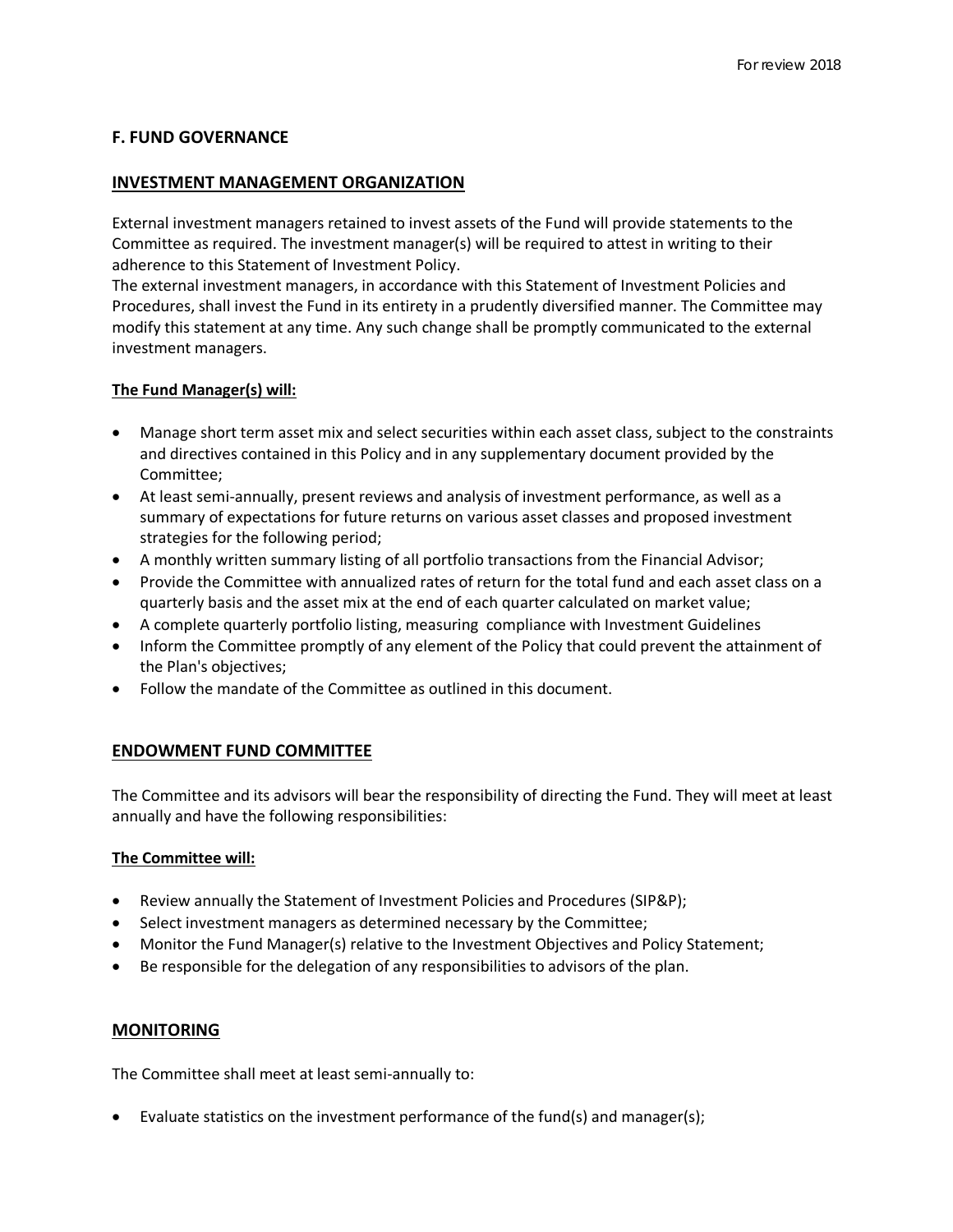• Review the structure of the Fund to ensure compliance with the SIP&P.

With the fund managers, a mandate will be agreed upon within which the manager is expected to operate, including discretion limits, diversification, quality standards and performance expectations. This mandate shall reflect the objectives and constraints of the SIP&P.

# **CONFLICT OF INTEREST POLICY**

Conflict Of Interest Policy, Disclosure Requirements, and Self-Dealing Rules.

These guidelines apply to:

- Any member of the Committee
- Any Company representative administering the Plan
- Fund manager(s)
- Custodian
- Investment Consultant
- Trustee
- Administrator
- Any employee or agent retained by those listed above to provide services to the plans

# **Conflict Of Interest**

Any person listed above must disclose any direct or indirect association or material interest or involvement in aspects related to his role with regard to the Fund's investments that would result in any potential or actual conflict of interest.

Without limiting the generality of the foregoing, a conflict of interest arises when one of the individuals governed by the Guidelines receives a benefit from any asset held in the Fund, or a benefit from any actual or proposed contracts with the issuer of any securities which are or will be included in the Fund. Where the assets of the Plans are invested in other than pooled funds, the individual must disclose his membership on the board of directors of any corporation or any significant holdings in the securities issued by any corporation.

# **Procedure On Disclosure**

Any person listed above shall disclose the nature and extent of his conflict to the Administrator and the Investment Committee in writing, or request to have entered in the minutes of the meeting of the Committee at the earliest of:

- (i) upon first becoming aware of the conflict;
- (ii) at the first meeting in which the matter in issue is discussed;
- (iii) at the first meeting in which he knows or ought to have known that he has an interest in the matter discussed.

For the purposes of (ii) above, the disclosure must be made verbally if knowledge of the conflict arises in the course of a discussion at the meeting.